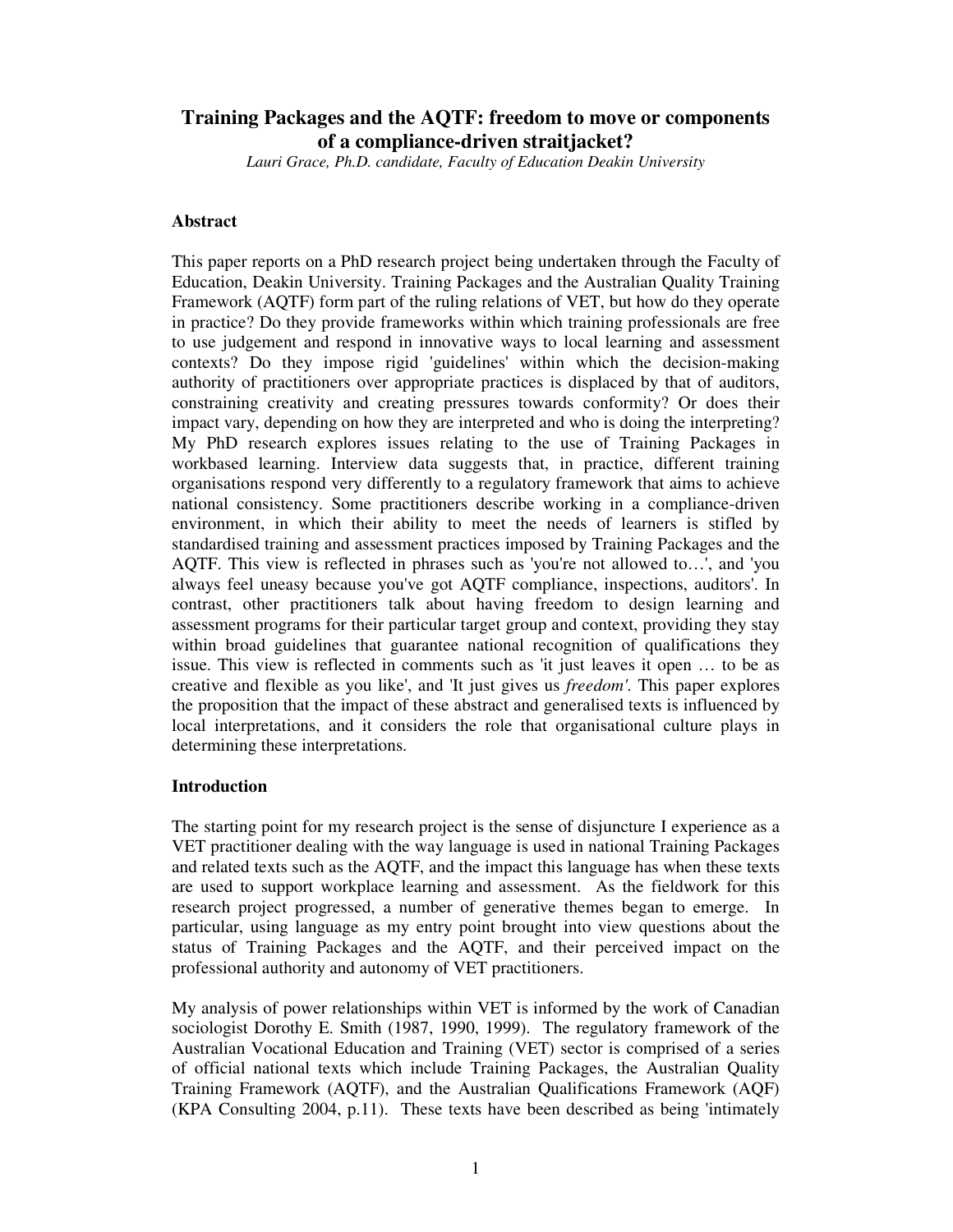intertwined' and in 'a symbiotic relationship' (Schofield & McDonald 2004, p.8). I argue that, taken together, these texts represent what Dorothy Smith described as a 'complex of organised practices' that establish the 'ruling relations' of VET.

"Relations of ruling" is a concept that grasps power, organization, direction, and regulation as more pervasively structured than can be expressed in traditional concepts provided by the discourses of power. ... A mode of ruling has become dominant that involves a continual transcription of the local and particular actualities of our lives into abstracted and generalized forms. It is an *extralocal* mode of ruling (Smith 1987, p.3).

Training Packages and the AQTF take activities at the level of the local and particular and transcribe them into abstract and generalised forms. Within VET competency is defined as including knowledge and skill, and sometimes also attitude (Smith & Keating 2003, p.135). For an individual employee's performance in a local workplace to be recognised by the award of an AQF qualification, it must be documented in terms of the relevant Training Package competency standards and verified by a nationally recognised assessor. The assessor themselves must hold specified Training Package competencies relating both to the assessment process and also to the industry content that is being assessed. And the assessment process must be documented to comply with AQTF standards. In this process, Training Package competency standards act as an abstract and generalised representation of the knowledge, skill and attitudes required by individual employees at the local workplace level, and the AQTF acts as an abstract and generalised representation of local training and assessment practices.

## Training Packages and the AQTF establish:

... a textual mode of action which obscures the presence of individual employers, instructors, and students as the living subjects of the instructional process. Their presence is displaced by an objectified system of curriculum planning and implementation in which documents replace individuals as constituents of social action (Jackson 1995, p.166).

Nancy Jackson described competency based training (CBT) as a 'tool of administrative rather than instructional reform' (Jackson 1993, p.47). In CBT systems documented competency standards are seen as being 'objective', and they become the only authorised basis for decision making. In contrast, practitioner perspectives are seen as representing 'vested interests', and the authority of practitioners to make decisions based on their professional judgement is subordinated and displaced (Jackson 1995). Using the concept of 'ruling relations' as part of the framework for my exploration of language and power within VET, I found that questions about the positioning of VET practitioners and the displacement of their professional expertise and authority emerged strongly in the fieldwork. VET practitioners participating in this study reported widely varied experiences of the impact of Training Packages and the AQTF, ranging from those who reported having almost total freedom to exercise their professional authority, to others who described the displacement of their authority as educators in favour of the authority of auditors.

# **Research method**

Institutional ethnography is an approach to social research which is used to explore the ruling relations by discovering 'how things work' with the aim to 'explicate the actual social processes and practices organizing people's everyday experience from a standpoint in the everyday world' (Smith 1987, pp. 147  $\&$  151). Introduced by Dorothy Smith, institutional ethnography has been described as 'an emergent mode of inquiry, always subject to revision and the improvisation required by new applications' (DeVault & McCoy 2001, p.752). The fieldwork for my PhD project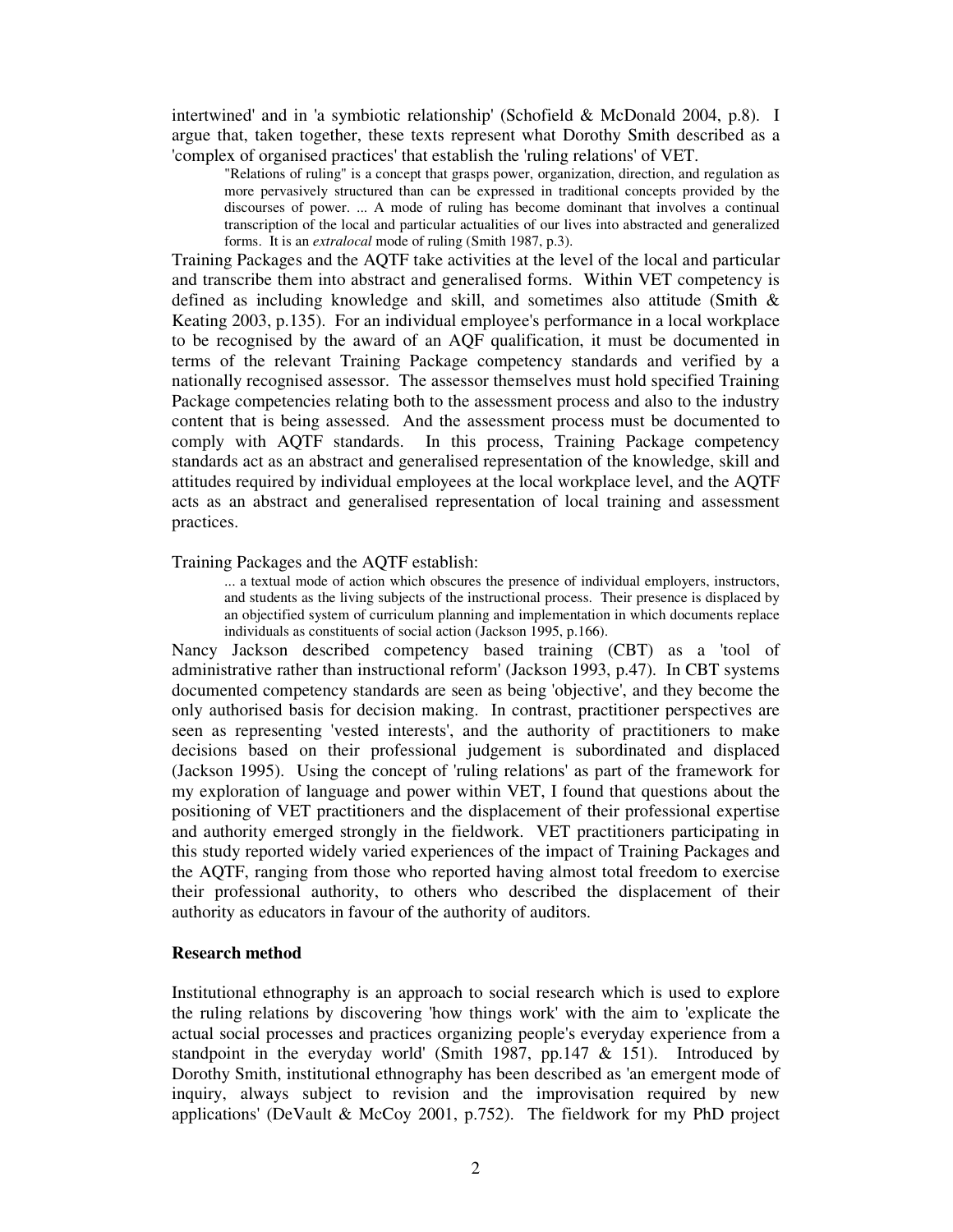was informed in part by institutional ethnography. Interviews were conducted with VET practitioners who currently play, or have played, a role in implementing Training Packages to support workplace learning and assessment. The Australian VET sector is 'broad and diverse', encompassing a wide range of industry and skill areas, organisation types, learning environments, and serving a diverse student population (National Centre for Vocational Education Research 2001, p.3). Within this, the role of VET practitioner itself can be widely diverse, operating across a range of contexts and learning environments (Chappell 2003). As national texts, Training Packages and the AQTF apply across the full range of contexts and participants within VET. A key goal of my PhD research is to explore the impact of the standardised and formal language typically used in these texts. I set out to build a picture of the ruling relations of VET in the widely different contexts in which they operate. To support this, interviewees were selected on the basis of a diversity of experience, roles and contexts, and the varied perspectives they could offer, rather than being selected in an attempt to establish a representative sample (DeVault & McCoy 2001, pp.757-761).

A total of 28 VET practitioners were interviewed, with professional experience in a wide diversity of roles which included: training and assessment (both accredited and non-accredited); teaching; lecturing; RTO management; Training Package development and review; VET system administration and regulation; AQTF auditing; provision of consultancy services and advice on Training Package and AQTF issues; and VET research and consultation. The contexts in which interviewees worked included: private and enterprise Registered Training Organisations (RTOs); publicly funded TAFE colleges; individual consultancies; industry organisations; and regulatory agencies. They encompassed a wide range of industry Training Packages, and worked in learning environments which included: on-the-job training and assessment; face-to-face training in a training room or classroom; flexible and online delivery; and Recognition of Prior Learning (in some areas known as 'Skills Recognition'). While most interviewees were located in regional and metropolitan Western Australia, a small number of interviews were conducted with VET practitioners from South Australia, Queensland, New South Wales, and the ACT.

In a trend noted by Smith and Keating (2003, p.230), a number of practitioners in this study moved confidently across a range of roles and contexts. Of particular interest to this paper was the fact that several interviewees were, at the time of interview, working part-time in both publicly and privately funded RTOs, and were able to comment about the implementation of Training Packages and the AQTF in these different contexts.

The interviews themselves were loosely structured around a number of broad questions developed from a combination of the initial literature review and informal discussions with other VET practitioners. Interviewees were provided with some broad questions in advance, but rather than using these as the basis for a formal question-and-answer interview structure, they were used to indicate areas of interest. The interview approach used in institutional ethnography has been described as 'talking with people' (DeVault & McCoy 2001, p.756), and consistent with this approach, each interview in this study was conducted more as a conversation, with interviewees invited to talk broadly about their views on, use of, and experiences with the language of Training Packages in workplace learning and assessment. This approach was described by one interviewee in the following terms: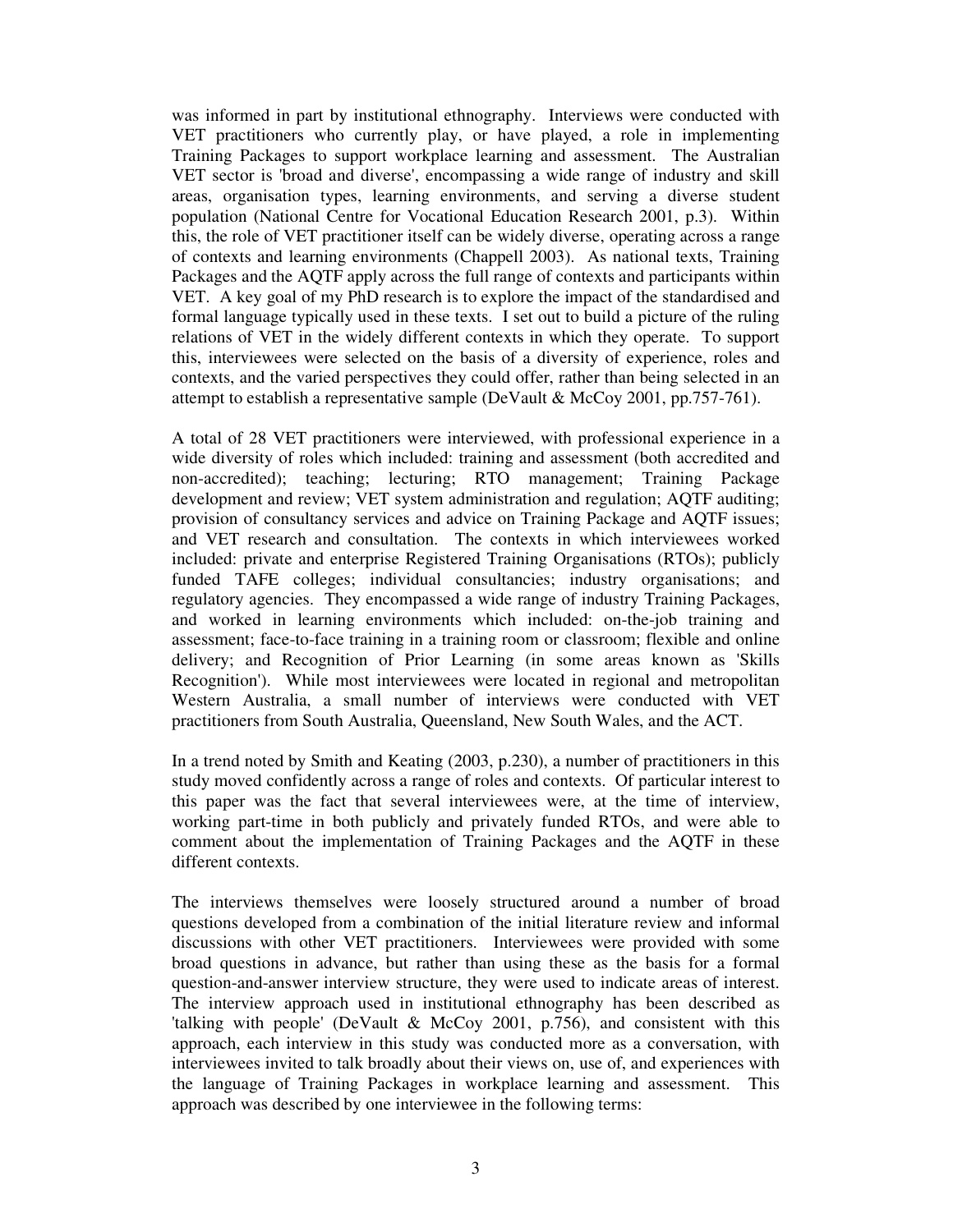... we're sitting around with a cup of coffee and we're discussing things (Mark).

Institutional ethnography uses open-ended interview techniques, with later interviews exploring avenues and threads that emerged in previous ones (DeVault & McCoy 2001, p.757). The first few interviews in my study focused largely on questions relating to the language of Training Packages, and the data suggested a trend of emerging practitioner resistance to this language. Practitioners working in a range of different roles and contexts, with a range of Training Packages and a diverse population of learners, identified the language of Training Packages as problematic, and described it as being disempowering and alienating for learners. Of particular interest here was the practice adopted by some RTOs of providing all learners and assessment candidates with complex documentation including unedited and uncontextualised units of competency. Following this thread led to some simple, some might say obvious, questions: Why would VET practitioners adopt a practice of issuing program materials in a language and format which they themselves identify as being inappropriate for their learning contexts or learner groups? Why not develop learning and assessment materials using language and format that is appropriate for the learners who will be working with it? Exploring these questions exposed an extremely generative theme. Initially I regarded this emerging theme as related to, but separate from, my primary research problematic; but as my research progressed I came to understand that issues relating to the perceived impact of Training Packages and the AQTF on the professional authority of VET practitioners are central to my analysis of language and power in VET.

## **Findings and discussion**

Some VET practitioners reported that they don't use the language of Training Packages. While they make Training Package units of competency available to those learners who wish to read them, their learning and assessment materials are contextualised, and it is possible for learners to complete entire VET qualifications without ever encountering unedited units of competency. Explanations offered for this approach varied. Some practitioners argued that customising materials to meet the needs of participants is simply good practice. Others expressed the view that there is a formal requirement that units of competency be presented to learners in language that is meaningful to them.

There is a requirement for the RTO, or the assessor in particular, to provide the candidate with information in *plain English*, commensurate with the language of the workplace, as to what it is they are going to be assessed on ... There is *no* requirement for them to provide a copy of the Training Package. And if they do that they should be slapped, and shot ... because it says 'clear information'. And if it's not clear to the student, what it means and what it's used for, it's not clear information (Cheryl).

In contrast to this approach, other VET practitioners reported that they consider the language of Training Packages to be inappropriate for their context, but they use it because they believe they are compelled to do so.

As part of the AQTF requirements for the college, they have to be given the elements and performance criteria up front, when coming on board to that unit (Kate).

Further exploring these different approaches revealed very different perspectives on the status of Training Packages and the AQTF, and their impact on VET practitioners' freedom to exercise their professional judgement. Some interviewees talked about individual auditors applying very different interpretations of the AQTF standards.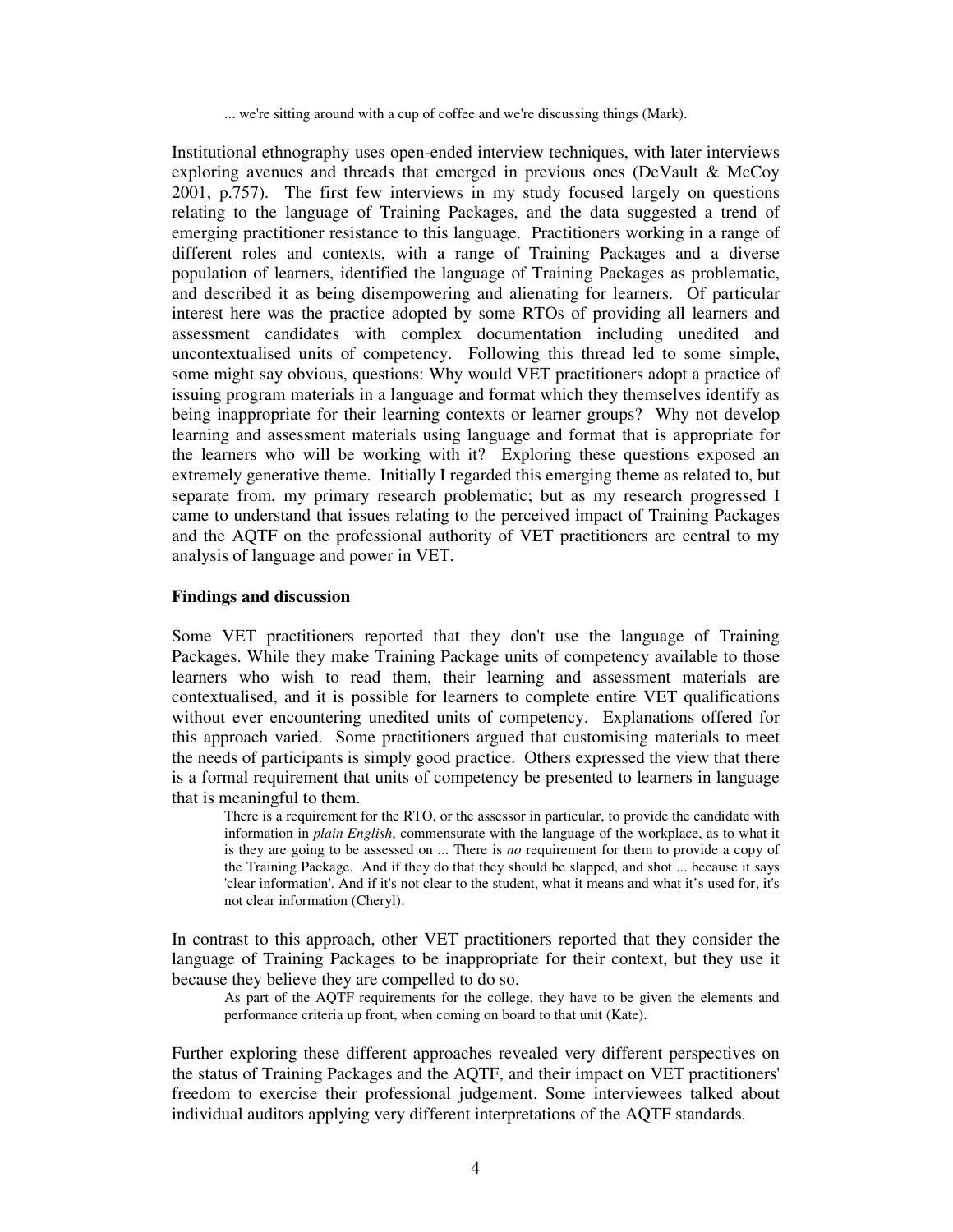This is what I mean about the goalposts. One RTO can do it their way, why can't another RTO? Is it the *provider*? How come compliance suddenly shifts - what is compliant in one area is not in another? One of the things the auditor said was 'We don't talk about marks anymore.' ... He said 'We don't talk about exams either.' And yet he had done a validation of an RTO only a couple of months earlier where he cheerfully accepted that they used marks, they used exams (Renee).

This concern about inconsistencies in auditing also emerged in the recent national review of AQTF implementation, which reported that 'for many RTOs it was presented as the paramount or threshold issue for the review' (KPA Consulting 2004, p.41). Yet perceived inconsistencies in the interpretations applied by auditors is not sufficient on its own to explain the strongly varied perspectives and experiences being reported in this study. The interview data also suggests that individual RTOs themselves are interpreting and applying the AQTF in very different ways.

#### *Training Packages and the AQTF as constraints*

Some interviewees were highly critical of Training Packages and the AQTF, and/or the way they are being implemented. Of these interviewees, a small number described these texts as imposing significant constraints on their freedom to make professional decisions at the local level.

… to me, the AQTF language is broad and open to interpretation. Which could be a good thing, except in our case it seems to be interpreted by people in authority in an incredibly narrow way, and making *our* life extremely difficult. And there doesn't seem to be any way of challenging the system, or there's no appeal process or anything like that. So we've felt very oppressed by it. Because we were told over and over and over by our management we could lose our RTO status. One area of the college … almost had a near miss … and it was a *very real threat*. Even *now* we're under a threat ... You just feel a lot of pressure, and you're backed into a corner as a lecturer. And I've felt that much more since this AQTF and the auditing and everything, than I've *ever* felt before. The Training Package started to make me feel a little bit 'Oh God' - you know. But when you're teaching you can be creative, and you can still teach what you teach, it doesn't matter. But then when you're starting to be audited down to every dot on the 'i' and every cross on the 't', then you start to get a bit panicky about it (Louise).

Within the general perception of the AQTF as a constraint, there were a number of specific issues identified. A number of practitioners argued that the AQTF imposes a regulatory requirement that they provide complex documentation using language that they consider to be inappropriate to the learners with whom they are working.

... the whole AQTF thing that you've got to give them with their right of appeals and I mean, now I'm giving students up front programs of work, rights of appeal, assessments - it's nearly an inch thick per student. And they look at it and it means *nothing* to them. (Fiona).

Other specific issues raised at interview included the perception that AQTF implementation and audit reflects narrow interpretations which impose bureaucratic procedures for processes such as documenting ongoing contact with learners and trainees, ensuring consistency in assessment, and offering prospective clients the opportunity to have existing skills recognised. In each case, interviewees argued that particular processes were being imposed which represented only one of a number of possible approaches to achieving compliance. For example, one practitioner expressed concern about narrow interpretation of the AQTF requirement that assessment strategies be validated 'at least annually' (ANTA 2001, p.19). At audit, the practice of conducting *ongoing* validation of all assessment strategies and tools was questioned by an auditor who expected to see documentary evidence of one major, formal validation and moderation event held once every 12 months. Similarly, interviewees expressed concern about narrow interpretation of the AQTF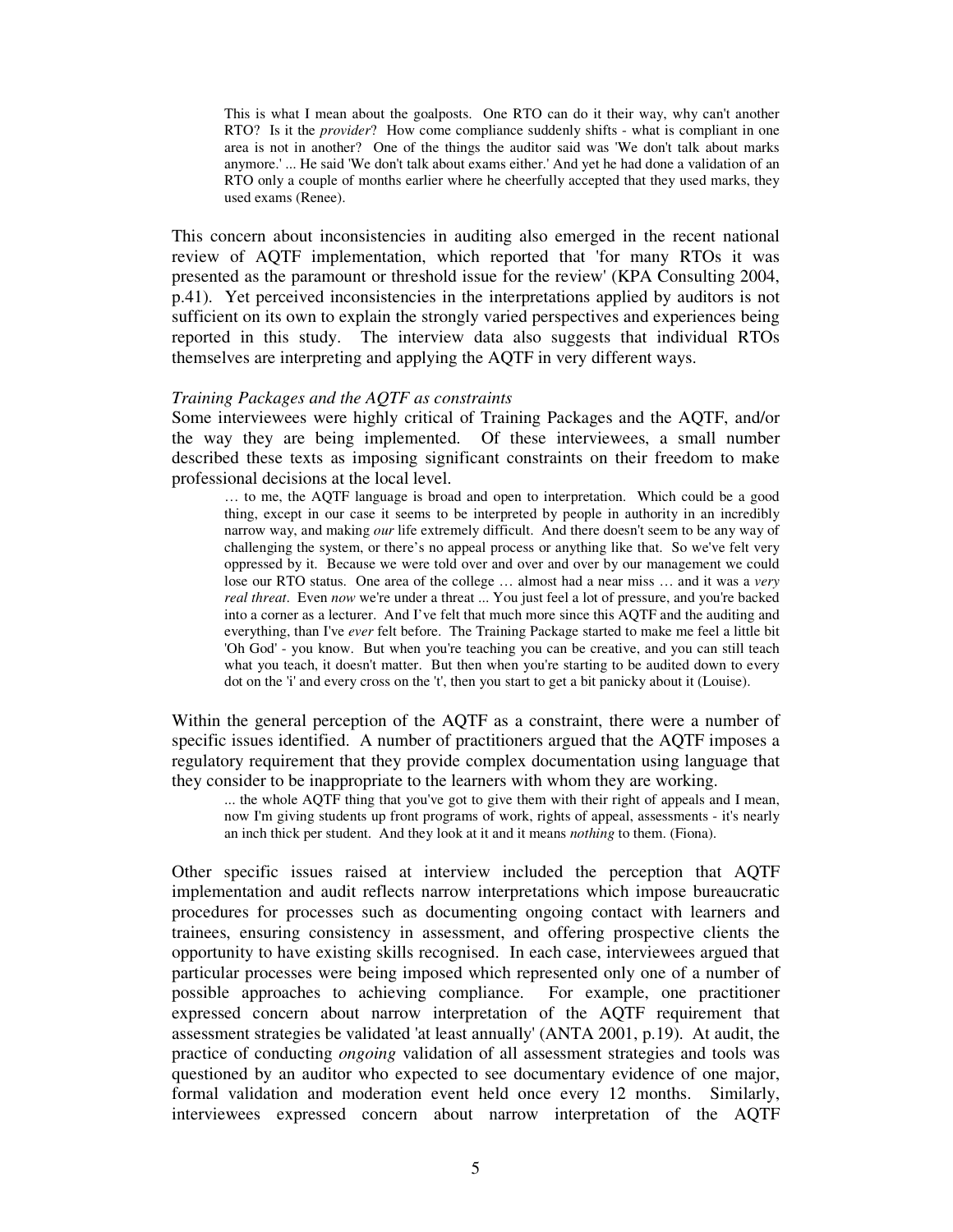requirements applying to the qualifications for trainers and assessors. The relevant standard currently provides for RTO staff to either hold the Certificate IV in Assessment and Workplace Training, or demonstrate 'equivalence', or work under supervision (ANTA 2001, p.17). In the words of one interviewee:

... where it says that you must have Certificate IV or work under the supervision of - most people would just read the top line of it and say 'You must have Cert IV, it says you must have Certificate IV' (Graham).

Two interviewees described cases where extensive experience in education and training, combined with postgraduate qualifications in education, was judged to be insufficient basis on which to claim 'equivalence' to the Certificate IV in Assessment and Workplace Training.

#### *Training Packages and the AQTF as freedom*

In contrast to the perception that the regulatory framework of VET imposes constraints, other interviewees talked about Training Packages and the AQTF providing freedom to make local decisions. This approach is reflected in the following quote.

It was actually really an easy process for us to become an RTO, because a lot of the requirements we already had in place. Because we work in [a regulated industry], we had to cross our 't's' and dot our 'i's' anyway ... it's enabled us to train and give qualifications for *our* people how *we* want to do it, and not have an external RTO say 'Well you've got to do it like *this*, and you've got to do it like *this* ... Plus we're going to come in and audit you two times a year too, to make sure that you're conforming.' You know, they have to do that because of the partnership arrangements. It just gives us *freedom*. We actually find it probably gives us more *freedom* than we would have had working with an RTO (Julia).

Those who spoke about Training Packages and the AQTF from this perspective talked about these texts providing a framework to meet the needs of learners and assessment candidates, providing a competitive advantage for individual RTOs, allowing a wide range of interpretation, and providing assurances that compliant RTOs are able to provide the services they offer. These interviewees did generally not share the view that there is a requirement for complex and inappropriate learning and assessment materials, arguing instead that good practice requires all materials to be contextualised and relevant to the needs of particular groups of learners.

# *Different readings of ruling texts*

As the interviews progressed, it became clear that individual VET practitioners were operating with very different perceptions and experiences of the requirements and impact of Training Packages and the AQTF. This points to the different readings achieved by readers who engage with and enact these texts in different locations (Kinsman 1997, p.222). Everyday training and assessment practices enacted at local workplace level are shaped by institutional processes that have their origins in the social relations of the national VET system. Official regulatory texts such as Training Packages and the AQTF are neither passive nor neutral: they actively organise and coordinate local activities (Kinsman 1997, p.216). Organisational knowledge is textually mediated, and work is coordinated, organised, and made accountable through text-based practices; and the *way* these texts are enacted at the local level is *part* of the meaning that they carry (Campbell 1998, p 58; 2003, p 3).

Some RTOs adopt a narrow and rule-bound reading of national texts such as Training Packages and the AQTF. This reading takes up a social standpoint of national hegemony within VET, and practitioners working within these approaches describe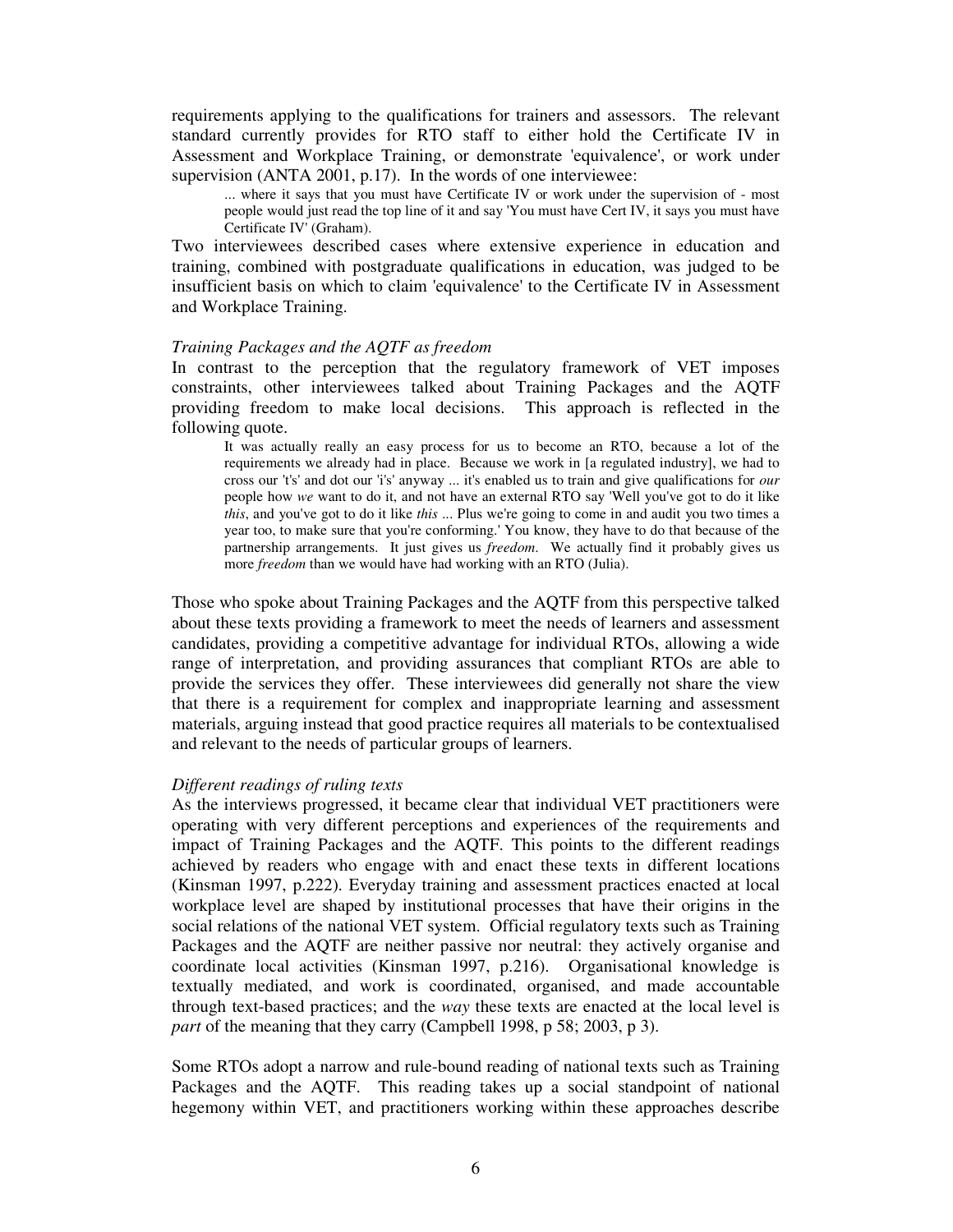experiences of oppression and exclusion. Repeated use of phrases such as 'you've got to', 'you must have', 'you're not allowed to', provide 'traces of oppressive organizational practices' (O'Neill 1998, p 138); yet this kind of ruling is not just imposed by 'powerful others' or through coercion (Ng 1988; Kinsman 1997; Campbell, 2003, p.7). Individual organisations take up and activate ruling concepts in the local activities and procedures that they adopt as they engage with and implement ruling texts (Campbell 2003). In this way, social regulation within VET is actively accomplished by individual RTOs operating across the wide diversity of VET contexts (Kinsman 1997, p.222).

But the narrow and rule-bound reading is not the only way these texts can be activated. Some RTOs appear to achieve a different reading, in which the social relations enacted are aligned less closely to VET hegemony, and more closely to local contexts and issues. That this reading is perceived by practitioners as providing them with a high level of freedom is suggested in the use of phrases such as 'it's enabled us', 'it just leaves it open', and 'it just gives us freedom'.

## *Organisational culture*

What determines the kind of reading that will be achieved in any particular RTO? A number of interviewees suggested that an individual RTO's approach to Training Packages and the AQTF was related to its size and organisational culture.

But this is the whole thing about the AQTF. That lots of people ... are looking at the AQTF as a purely compliance issue that has been imposed *on* them, rather than looking at it as a *framework* for doing business in this industry. Which some non-RTOs are doing, and some RTOs are doing very well also. Usually the *smaller* ones, because they are seeing it as a competitive advantage in the marketplace (Cheryl).

Several interviewees specifically argued that there are clear differences between AQTF implementation within TAFE colleges as compared to enterprise and private RTOs. Discussing AQTF implementation within TAFE, one interviewee argued:

... they suddenly found restrictions placed upon them, and were in panic to get all of that there. And some of the early trial audits and the like found them wanting, so they were petrified that they would lose their status, so they've gone overboard on this conformity. ... And none of them have got that faith in their people. And they have invariably as well placed the need to be compliant in the hands of an internal auditing group which again is stifling initiative (Graham).

This approach to compliance is reflected in comments by VET practitioners who had experience working within the TAFE system.

... basically everybody went totally nutty last year trying to prepare for this audit. And they had people, ex-auditors, coming in and doing professional development sessions with us, evaluating our materials, telling us what was what. These auditors were saying things like 'You *must* have everything mapped to every single performance criteria on *all* things you give to the students. ... You're *not allowed* to assess anything apart from either a whole unit of competency or a whole element.' ... There was all these no-no's. ... So we were told by our management 'Do what they say.' We were running around like chooks without heads, changing all our unit outlines and assessment tools (Louise).

To interpret the data as representing a narrow and more bureaucratic approach to Training Package and AQTF implementation within TAFE colleges, as compared to a broader and more flexible approach within private and enterprise RTOs, has a certain intuitive appeal. One possible approach would be to draw on learning network and labour network theory to argue that the restrictive approach to compliance apparently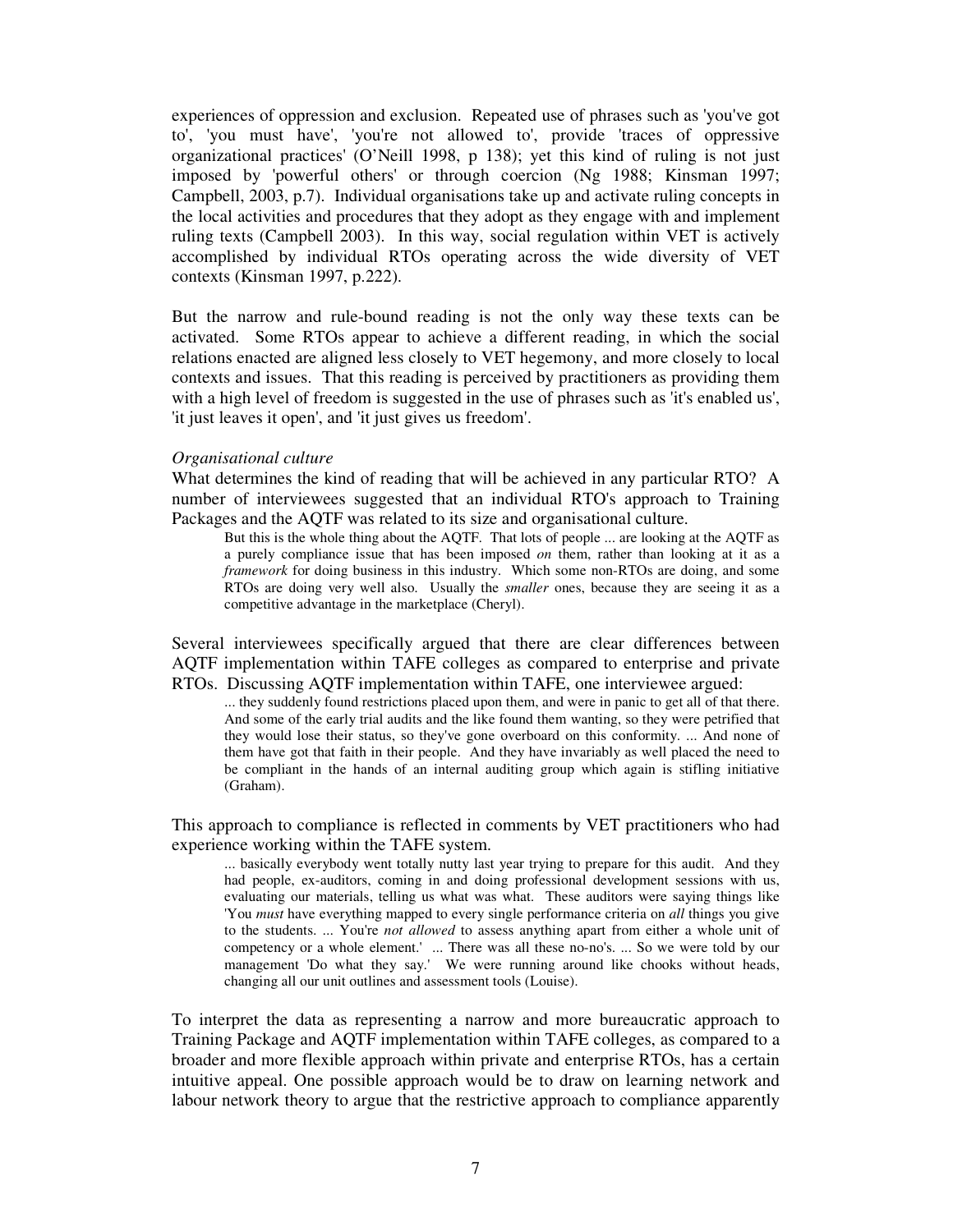adopted by some TAFE colleges represents a vertical learning network, characterised by linear planning, pre-structured and pre-designed learning programs, and a highly regulated, centralised organisational structure with the emphasis on rules and regulations (Poell et al 2000, cited in Henry 2001, p.13). Similarly, this approach to Training Package and AQTF implementation would be consistent with a machine bureaucratic labour network, which involves pre-designed and centrally planned work. Placing authority for decisions about AQTF implementation in the hands of a central group of auditors and ex-auditors results in decisions about learning and assessment strategies being made by people with expertise in audit and compliance, rather than being made by learning and assessment professionals on the basis of an understanding of education theory and practice. Learning and assessment strategies in this context may be likely to be developed on the basis of compliance and conformity rather than good educational practice and responsiveness to individual needs.

However, as intuitively appealing as this interpretation may be, the interview data from my study does not necessarily support a clear-cut distinction between AQTF implementation in TAFE colleges and private/enterprise RTOs. To begin with, not all interviewees who had worked in the TAFE system regarded Training Packages and the AQTF as imposing constraints on their professional freedom.

I'm an apologist for the AQTF in the sense that I first looked at the standards in 2001. I read through the standards and said 'Yeah, our college does all that'. (Mark).

A further issue is that number of interviewees described clear differences in the implementation of Training Packages and the AQTF within the same RTO.

... it's quite funny, within the same college, some areas of TAFE say they're hamstrung by the Training Packages, some other departments - and I've got one *wonderful* group - are *so* innovative and *flexible* with the way they've applied the Training Package. They've done things with the Training Package it wasn't even intended to, without compromising *anything.* ... Yet you'll get others that say 'Nope! It's not there, we can't do it. ...' They just get too *literal* around what's there (Barry).

Such internal differences are not limited to TAFE. One practitioner talked about a private RTO that did a proportion of its work under a subcontract arrangement which attracted public funding. He was highly critical of the AQTF compliance requirements applying to the assessment component of this subcontracted work.

Well here's the instrument that we're gonna base ours on, and it's just got all this information in here … that we *have* to give the candidate regarding the assessment plan, the elements and the method of assessments, the RPL Skills Recognition process, a review and appeals process - all this sort of stuff. ... a 3 page document, straight off the CD-ROM from the Training Package, and then converted to conform to AQTF. It's now 15. ... This is a simple assessment ... and there's 15 pages of information he's not gonna even understand to start with (Colin).

Another interviewee described very different compliance requirements adopted, within a single private RTO, for assessment documentation in industry training as compared to traineeships. In industry training:

I now develop my own [assessment tools] and the process is I take the Package, I take the performance criteria and adapt the performance criteria to a more active, observational thing where possible. ... So basically everything now is produced in-house, starting *with* the Package (Peter).

But:

On a government traineeship, we're required to give them a record book. That record book's gotta contain various bits and pieces of information. One of those is the units, and they have to be able to use those to basically RPL. ... I haven't *yet* seen one work (Peter).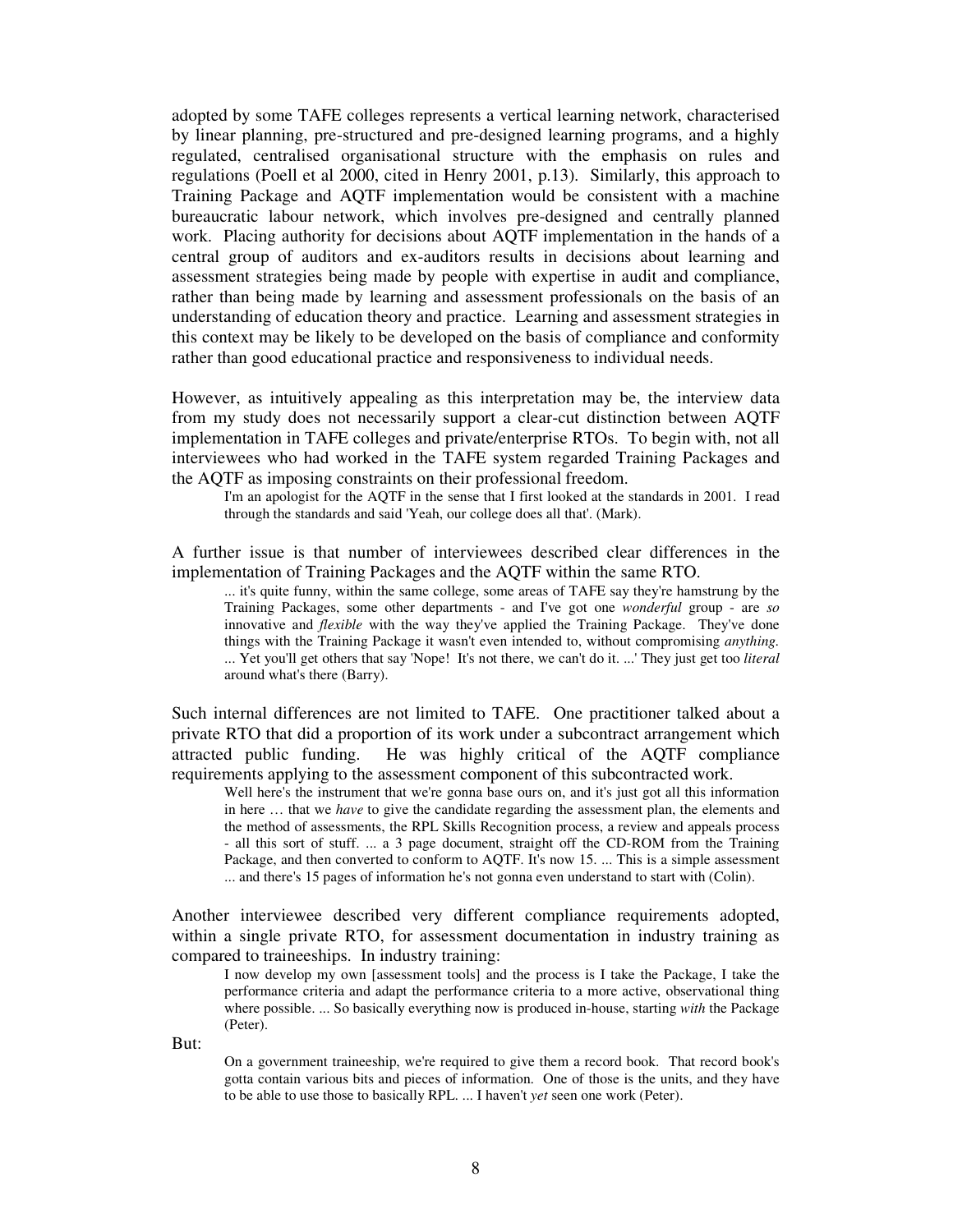Overall the data suggests that the issue may be subtler and more complex than the suggested distinction between approaches to compliance adopted by TAFE colleges as compared to private and enterprise RTOs. While organisational culture may play a part in determining what sort of reading of national texts will be achieved, there is some suggestion that training which attracts public funding is more likely to involve a bureaucratic and restrictive approach to Training Package and AQTF compliance, regardless of the organisational structure and culture of the RTO itself. Roxana Ng (1988) and Gary Kinsman (1997) reported studies that illustrate how conditions associated with the receipt and management of government funds has the effect of coordinating and regulating local activities. In both studies, community-based activist groups were depoliticised and transformed by the regulation accomplished through government funding arrangements, with the result that groups which previously contested government policy on behalf of marginalised and disadvantaged groups began to function instead as part of the government regulatory framework. It may be that government funding within VET is similarly associated with greater conformity with, rather than resistance to, national VET agendas.

But the existence of alternative readings of ruling texts within VET suggests that there remains some scope for resistance. Using institutional ethnography, my PhD research seeks to produce knowledge from the standpoint of VET practitioners rather than the standpoint of government coordination. The outcomes of such research can become a resource for practitioners seeking to resist hegemony and achieve change (Kinsman 1997; O'Neill 1998). With this goal in mind, and considering the impact that the ruling relations of VET have on the positioning of VET practitioners as a profession, I believe that it is important to avoid polarised thinking and the tendency to approach these issues in terms of a dichotomy between TAFE and non-TAFE RTOs.

# **Conclusions**

Using practitioner disquiet about the language of Training Packages as its starting point, this study exposes the impact that the official texts which make up the ruling relations of VET have on the professional freedom of VET practitioners. Ruling texts such as Training Packages and the AQTF are read and enacted differently in different RTOs by individual managers and practitioners. A narrow and rule-bound reading of these texts in everyday situations takes up a particular social standpoint related to the national hegemony, and results in the expertise of VET practitioners being displaced as the authority for decisions about learning and assessment now shifts from those with educational expertise to those with power in audit and compliance. Alternative readings are possible, however, and some RTOs appear to activate these ruling texts in ways aligned less to national hegemony and tend to resist the socially powerful in the everyday, and thereby respond more to local needs. Practitioners in these locations experience this approach as allowing them to exercise their professional judgement in decisions about learning and assessment. While some interviewees suggested that organisational culture played a significant role in determining the approach to compliance adopted by individual RTOs, overall the interview data from this study does not support a simple dichotomy between AQTF and Training Package implementation in TAFE colleges as compared to private and enterprise RTOs. It may be that where learning and assessment receives public funding, regardless of whether the RTO itself is a TAFE college or a private RTO, there is an increased likelihood of Training Packages and the AQTF being implemented in a way which